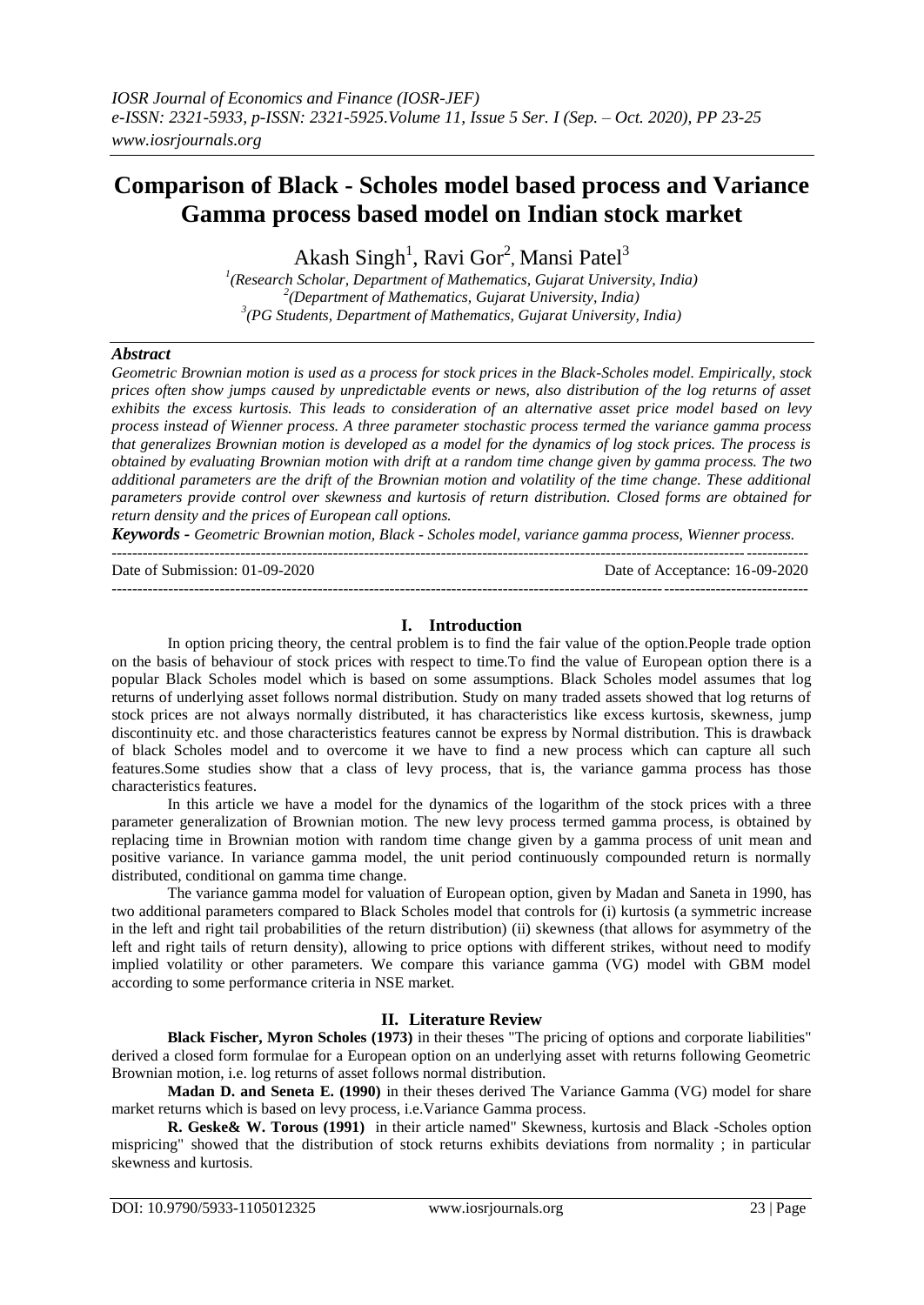**Con R. and Tankov p. (2004)** in their book titled " Financial Modeling with jump processes." Represent the properties and construction of levy processes and discussed multivariate modeling via Brownian subordination using levy process.

**Sato, Ken-Iti (2011)** in their book "Levy Processes and Infinitely Divisible Distributions." Represent processes with the properties of independent and stationary increments and made the link between such processes and their infinite divisible laws.

**PermanaF.J ,Lesmono D. &Chendra E. (2014)** in their paper titled " Valuation of European and American options under variance gamma process" conclude that the variance gamma model performs very well compared to the GBM model in Indonesian market. The VG model can match the first four moments including skewness and excess kurtosis.

**ZoranIvanovski, Toni stojanovski&ZoranNarasanov (2015)** in their price dynamics that exhibit heavy tails and excess kurtosis.Article concludes that the Geometric Brownian motion fails to capture the characteristic features of asset.

#### **The VG process**

The VG process is the class of a Levy process. The VG process is obtained by evaluating Brownian motion at a random time change given by a gamma process. The Gamma process  $G(t;\mu,\nu)$  with mean rate  $\mu$  and variance rate ν is the process of independent gamma increments over non-overlapping intervals of time (t,t+h). By using subordinate of Brownian motion process, we define the VG process in terms of Brownian motion b(t; $\theta$ , $\sigma$ ) and gamma process  $G(t;1,\nu)$  as follows:

X(t; σ, ν, θ)= b( $G(t;1,0)$ ; θ,σ)

 The three parameters involved in the VG model are: σ: volatility of Brownian motion which control volatility υ: variance rate of gamma time change which controls kurtosis θ: the drift in Brownian motion which control skewness

Under the risk-neutral process, the asset price dynamics following the VG process is given by:  $S(t)=S(0)exp(rT+X(t; \sigma, v, \theta) +\omega t)$ 

Where 
$$
\omega = \frac{1}{v} \ln(1 - \theta v - 0.5 \sigma^2 v)
$$

## **The Variance Gamma Model**

In our proposed model, we will take the advantage of the conditional distribution property of the VG process introduced by Luciano and Schoutens[5].

Assuming the asset price process follows equation (1) then we can obtain the conditional distribution, conditionally on  $G(T)=x$ , as follows:

 $\log \left( \frac{S(T)}{S(0)} \right) | G(T) = x$  is normally distrib  $\int_{\mathbb{R}^2} C(T) \cdot \mathbb{R}^{n}$  $\left(\frac{\overline{S(0)}}{S(0)}\right) | G(1) = x$  is norn  $\left(\frac{S(T)}{S(T)}\right)$   $| G(T) = x$  is normally distributed with mean:  $cT + \theta x$  and variance:  $\sigma^2 x$ .

It mean that  $log(S(T))|G(T)=x$  is normally distributed with mean :  $log(S(0)) + cT + \theta x$  and variance:  $\sigma^2 X$ . In other words,  $(S(T)) | G(T)=x$  is log normally distributed with location parameter

m(x)=logS(0) + cT +  $\theta$ x and scale parameter s(x)= $\sigma \sqrt{x}$ x

Then we can calculate the mean of  $S(T)$ , conditionally on  $G(T) = x$  as follow:

 $E(S(T) | G(T)=x)=S(0)exp(cT+\theta x + \frac{1}{2}\sigma^2 X).$  $X$ ).

Now, we can calculate the call option price with strike price K by the following integral:

 $C = exp(-rt) E (max(S(T)-K),0)$